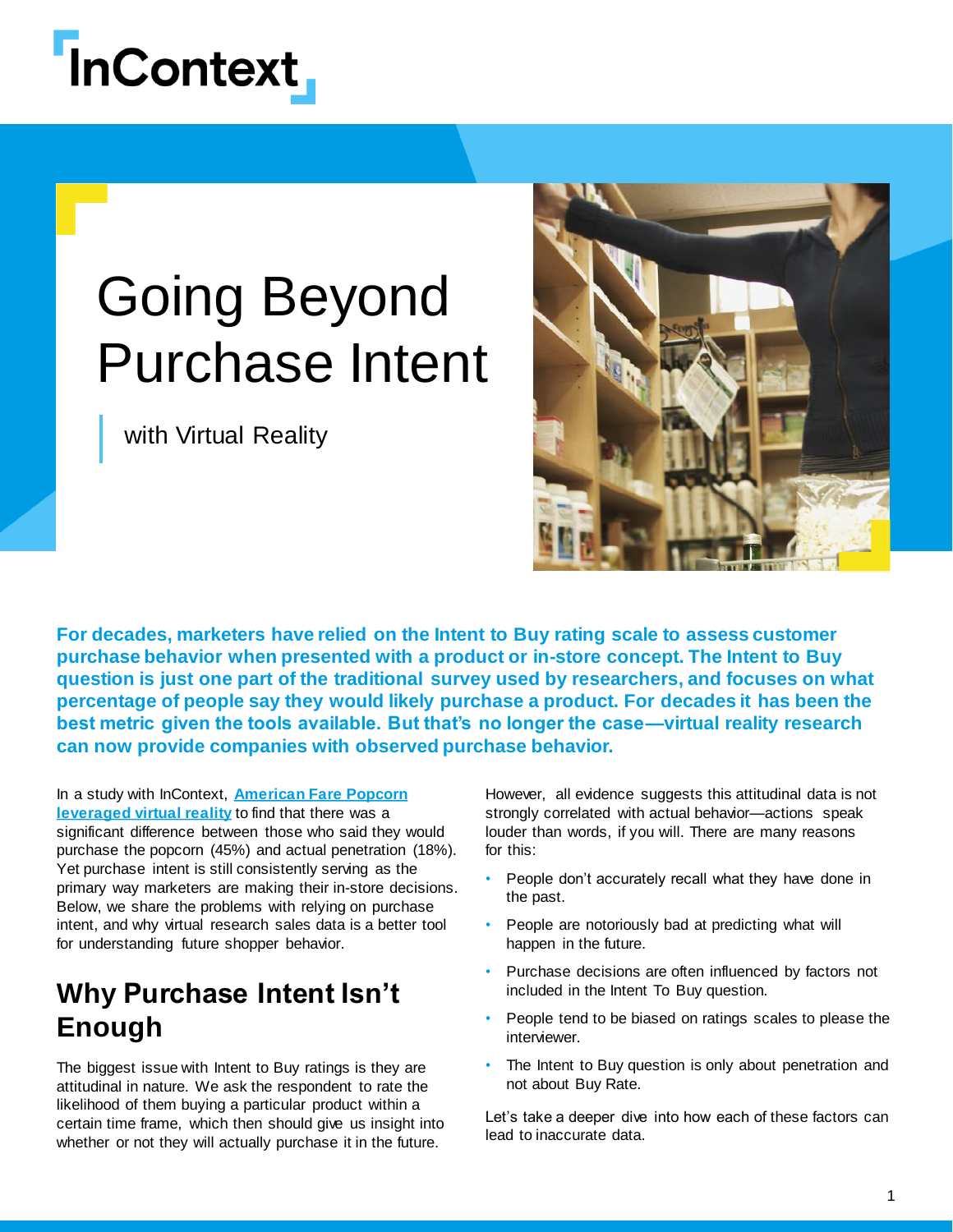



# **People don't accurately recall what they have done in the past**

One often-studied aspect of psychology is memory. **[What people remember about past](https://thehill.com/opinion/mark-mellman/246602-mark-mellman-mistaken-memories) [events is likely to change down the road](https://thehill.com/opinion/mark-mellman/246602-mark-mellman-mistaken-memories)**—like a game of telephone, details change slightly until the person believes the memory they have is what actually happened. In that same vein, people answer survey questions poorly when it comes to past purchase behavior. There's a well-known industry rule of thumb: people's recollection of when they last purchased a category is usually half as long ago as it actually was. And they struggle to remember what brands they purchased unless they have some visual cues, like a thumbnail of the package. This can result in false data.

# **People are notoriously bad at predicting what will happen in the future**

Simply put, people are not clairvoyant. Just as they tend to have false memories, it is also very difficult to predict what will happen in the future. From weather forecasts to sports championships to the stock market, those with expertise in the area still struggle to predict an outcome. The general public is even less likely to be able to see beyond the present. When it comes to purchase intent, "the fundamental problem is that, in spite of what conventional wisdom tells us, it is not the voice of the consumer that matters. What matters is the mind of the consumer."<sup>1</sup> So how can we move beyond Intent to Buy, which by definition is only a prediction of what they will do in the future?

# **Purchase decisions are often influenced by factors not included in the Intent to Buy question**

When respondents rate their intent to buy, they are often not thinking about the way they shop. They have usually made a list, know their favorite brands and don't want to spend any more time than necessary making a purchase in any one category. Then there are situational influences, like their reaction to physical and social surroundings; the time when the purchase decision is being made; the reason for making a particular purchase; and the buyer's mood at the time. Often shoppers have kids to contend with, or are on time constraints. These factors all affect the likelihood that a new product will get noticed on the shelf. and are often missing when it comes to figuring out Intent to Buy on a survey.



**So how can we move beyond Intent to Buy, which by definition is only a prediction of what they will do in the future?**